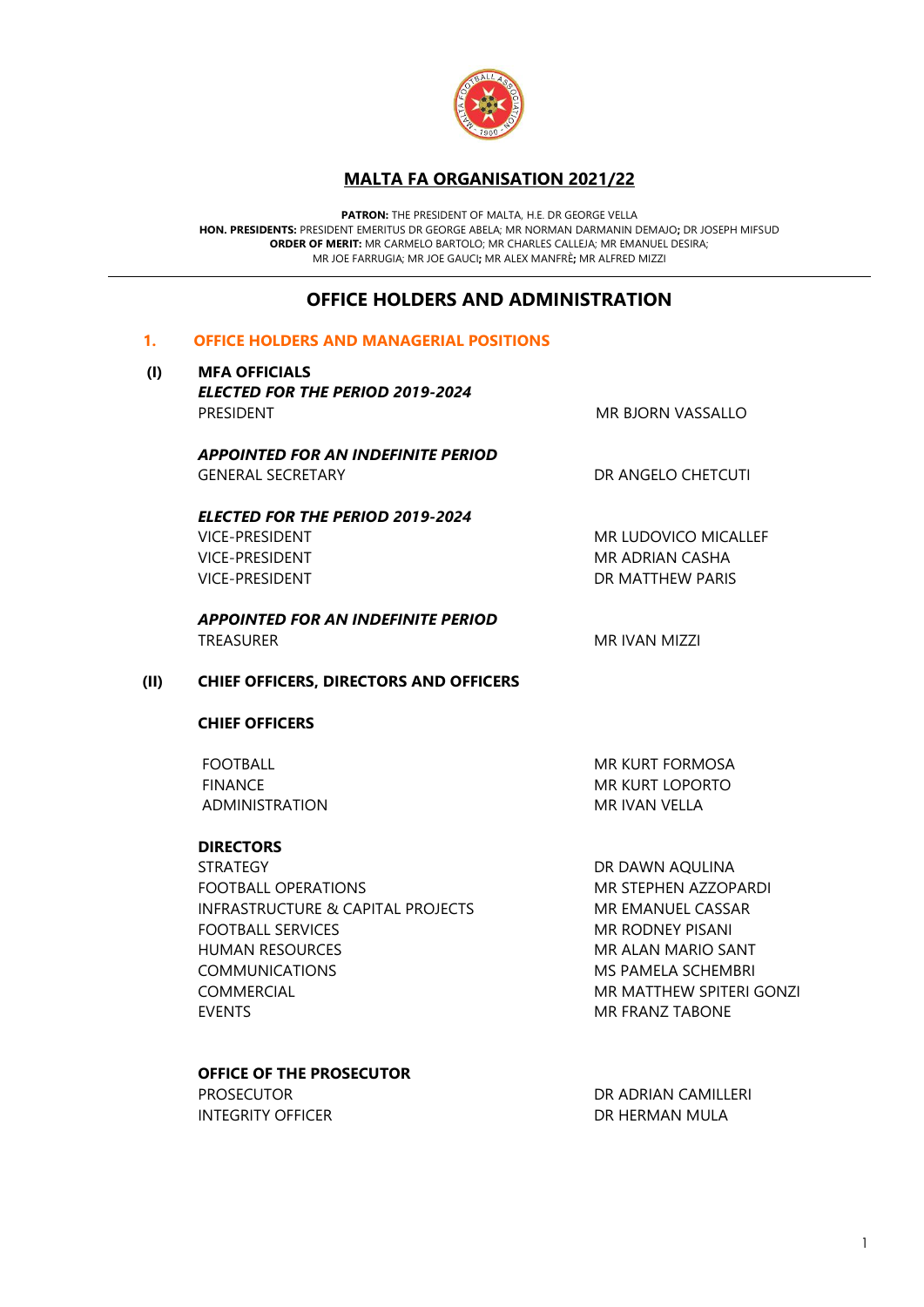**2. MFA REPRESENTATIVES - LOCAL** 

#### **MALTA OLYMPIC COMMITTEE** MALTA **MR BJORN VASSALLO**

DR ANGELO CHETCUTI

#### **3. MFA REPRESENTATIVES - INTERNATIONAL**

- **(I) UEFA (2019-2023)**
	- **(A) NATIONAL ASSOCIATIONS COMMITTEE** MR BJORN VASSALLO
	- **(B) UEFA FOUNDATION FOR CHILDREN**  FAIR PLAY & SOCIAL RESPONSIBILITY COMMITTEE MR NORMAN DARMANIN DEMAJO
	- **(C) YOUTH AND AMATEUR FOOTBALL COMMITTEE** MR LUDOVICO MICALLEF
	- **(D) NATIONAL TEAMS COMPETITIONS COMMITTEE** DR ANGELO CHETCUTI
	- **(E) PLAYERS' STATUS, TRANSFER AND AGENTS** DR MATTHEW PARIS
	- **(F) UEFA DELEGATES (2021-2023)**

MR ADRIAN CASHA DR ANGELO CHETCUTI MS TANYA GRAVINA MS MARIA MIFSUD DR MATTHEW PARIS MR GJERGJI BITRI (FUTSAL)

#### **(G) UEFA REFEREE OBSERVERS (2021-2023)**

MS ESTHER AZZOPARDI MR MARCO BORG MR CHRISTOPHER LAUTIER MR CLAYTON PISANI MR ALAN MARIO SANT

#### **(II) FIFA**

#### **MATCH OFFICIALS INTERNATIONAL LISTS**

**(I) FIFA LIST REFEREES** MR TRUSTIN FARRUGIA CANN MR MATTHEW DEGABRIELE MR ISHMAEL BARBARA MR PHILIP FARRUGIA

## **(II) FIFA LIST ASSISTANT REFEREES**

 MR ALAN CAMILLERI MR CHRISTOPHER FRANCALANZA MR LUKE PORTELLI MR MITCHELL SCERRI MR EDWARD SPITERI MR JURGEN SPITERI MR DUNCAN SULTANA MR ROBERTO VELLA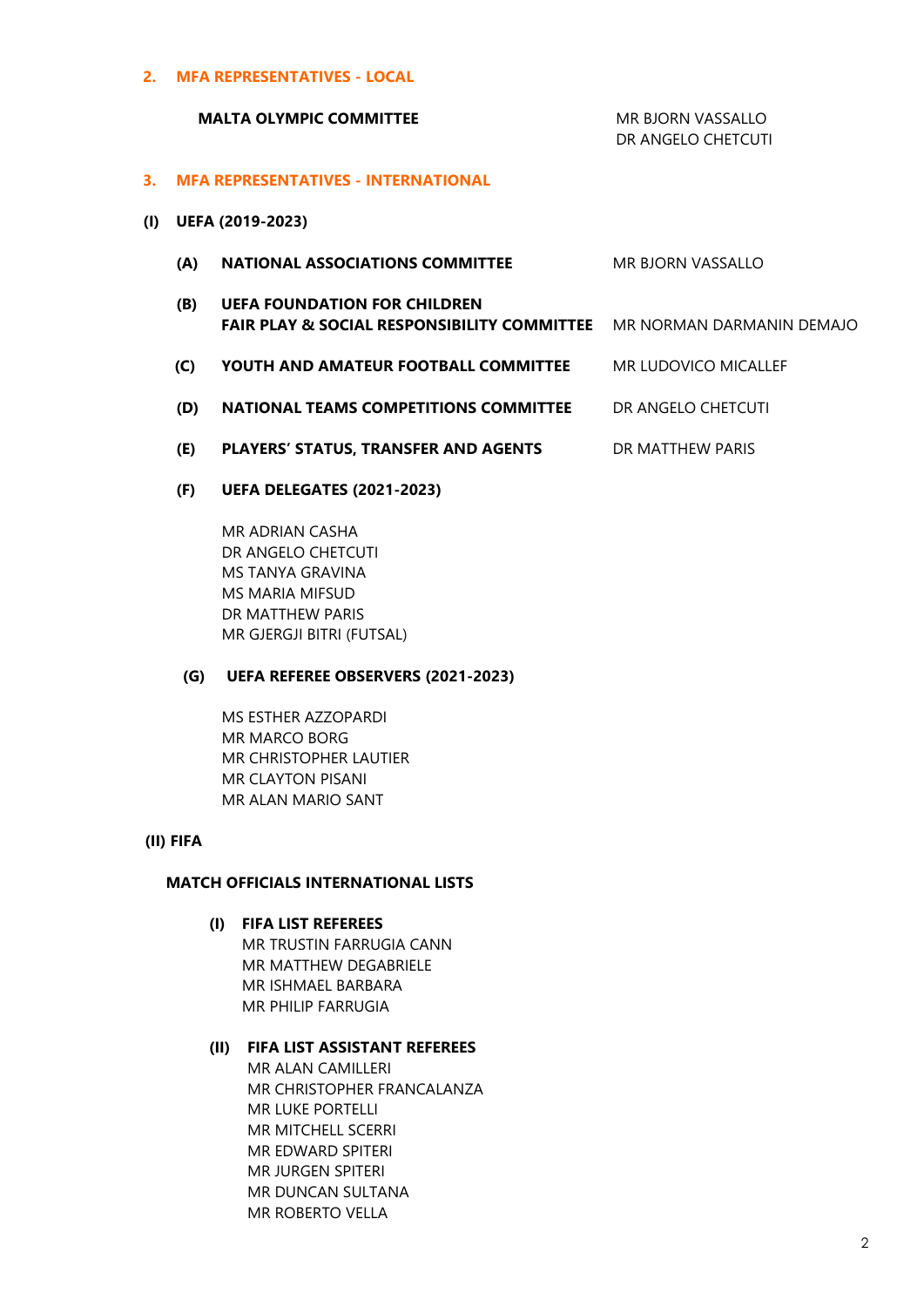- **(III) FIFA LIST FUTSAL REFEREES** MR STEPHEN VELLA MR CLINTON MARIO CASSAR
- **(IV) FIFA BEACH SOCCER REFEREES** MR PIERRE BONNICI MR ANDREA NAUDI MS STEPHANIA BONNICI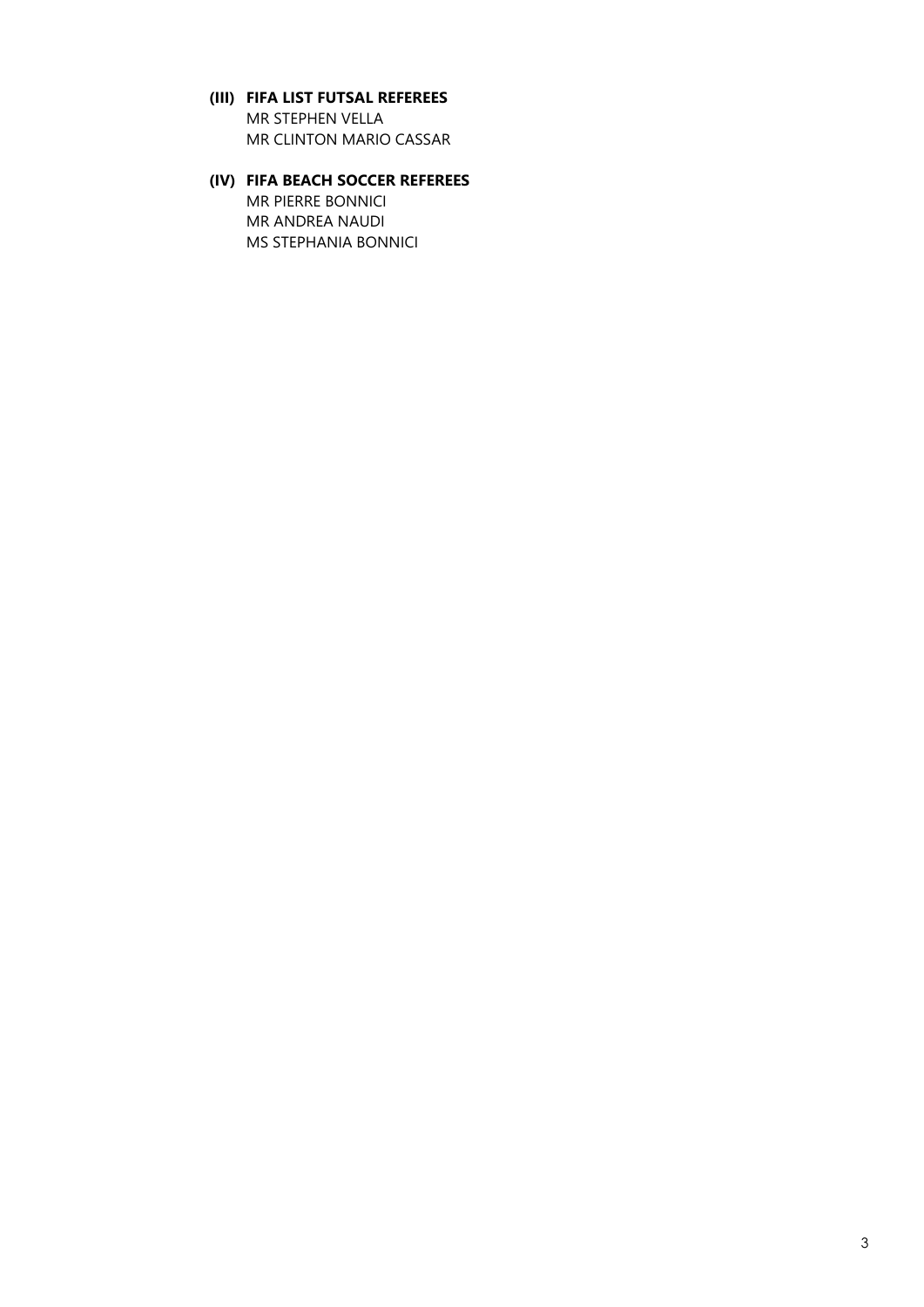# **BODIES OF THE ASSOCIATION**

# **1. THE EXECUTIVE BOARD – 2021-2023**

| <b>CHAIRPERSON</b>                          | MR BJORN VASSALLO<br>DR ANGELO CHETCUTI                                                                                                                                                                                                                                                                                                                                                                                                                                                       |  |
|---------------------------------------------|-----------------------------------------------------------------------------------------------------------------------------------------------------------------------------------------------------------------------------------------------------------------------------------------------------------------------------------------------------------------------------------------------------------------------------------------------------------------------------------------------|--|
| <b>GENERAL SECRETARY</b>                    |                                                                                                                                                                                                                                                                                                                                                                                                                                                                                               |  |
| <b>DEPUTY CHAIRPERSON / VICE-PRESIDENT</b>  | <b>MR LUDOVICO MICALLEF</b>                                                                                                                                                                                                                                                                                                                                                                                                                                                                   |  |
| <b>VICE-PRESIDENTS</b>                      | MR ADRIAN CASHA<br>DR MATTHEW PARIS                                                                                                                                                                                                                                                                                                                                                                                                                                                           |  |
| <b>TREASURER</b>                            | <b>MR IVAN MIZZI</b>                                                                                                                                                                                                                                                                                                                                                                                                                                                                          |  |
| <b>MEMBERS</b>                              | MR JESMOND ABELA<br>MR DAVID ABDILLA<br>MR LAWRENCE AQUILINA<br>DR SAMUEL AZZOPARDI<br><b>MR DIONE BORG</b><br><b>MR GODFREY BORG</b><br>MR KENNETH COSTANTINO<br><b>MR PATRICK CUTAJAR</b><br><b>MR ROBERT CAMILLERI</b><br><b>MR VICTOR CASSAR</b><br>MR CARLO MAMO<br><b>MR ROBERT MICALLEF</b><br><b>MR CHRIS GRECH</b><br>DR CORY GREENLAND<br>MS STEPHANIE ROCCO<br><b>MR MARK BORG</b><br><b>MR CLAUDIO MARTINELLI</b><br><b>MR FRANCIS MUSCAT</b><br>MR JOE SAMMUT<br>MR STEFAN VELLA |  |
| <b>SECRETARY</b><br><b>DEPUTY SECRETARY</b> | <b>MR LOUIS MICALLEF</b><br><b>MR MATTHEW SCIBERRAS</b>                                                                                                                                                                                                                                                                                                                                                                                                                                       |  |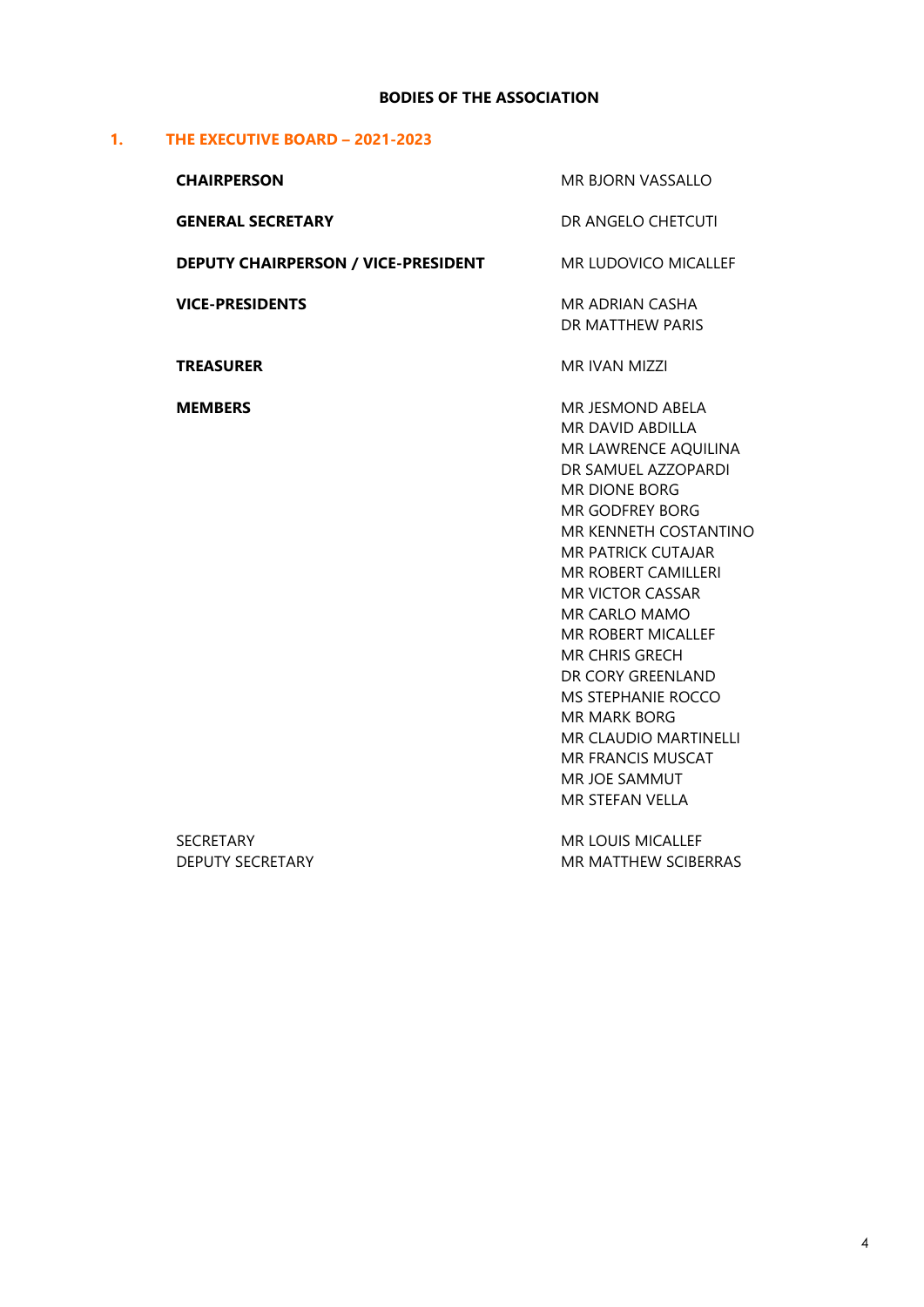## **2. STATUTORY BODIES**

#### **A. INDEPENDENT COMMITTEES - JUDICIAL BODIES**

#### **(I) THE DISCIPLINARY COMMISSIONER & DEPUTY DISCIPLINARY COMMISSIONERS**

| DISCIPLINARY COMMISSIONER         | MR CARMELO BARTOLO                    |
|-----------------------------------|---------------------------------------|
| DEPUTY DISCIPLINARY COMMISSIONERS | DR CARI O VIGNA                       |
| <b>SECRETARY</b><br>ASS SECRETARY | MR RODNEY PISANI<br>MR CHRIS VASSALLO |

#### **(II) THE PROTESTS BOARD**

CHAIRPERSON DR RICHARD SLADDEN

DEPUTY CHAIRPERSON PETER PAUL SAMMUT PL

MEMBERS MEMBERS MEMBERS MEMBERS MEMBERS DR ADRIAN ATTARD DR JAMES SCERRI WORLEY

SUBSTITUTE PANEL **MR SALVU ATTARD** MR JOE CACHIA MR CHARLES FALZON MR JOE FENECH

SUBSTITUTE REFEREES COMMITTEE MR MARIO APAP MR CLAYTON PISANI MR CHRISTOPHER LAUTIER

ADVISOR (TECHNICAL) DR ANGELO CHETCUTI ADVISOR (LEGAL) DR ADRIAN CAMILLERI

SECRETARY **MR MATTHEW SCIBERRAS** 

## **(III) THE CONTROL, DISCIPLINARY, AND ETHICS COMMITTEE**

#### GENERAL PANEL

CHAIRPERSON DR STEPHEN MUSCAT DEPUTY CHAIRPERSON DEPUTY CHAIRPERSON DEPUTY CHAIRPERSON MR CENSU GALEA

SECRETARY **MR RODNEY PISANI** ASSISTANT SECRETARY MR CHRIS VASSALLO

MEMBERS PAUL BUGEJA KEITH GALEA MR SIMON MIFSUD BONNICI

PROSECUTOR **DR ADRIAN CAMILLERI**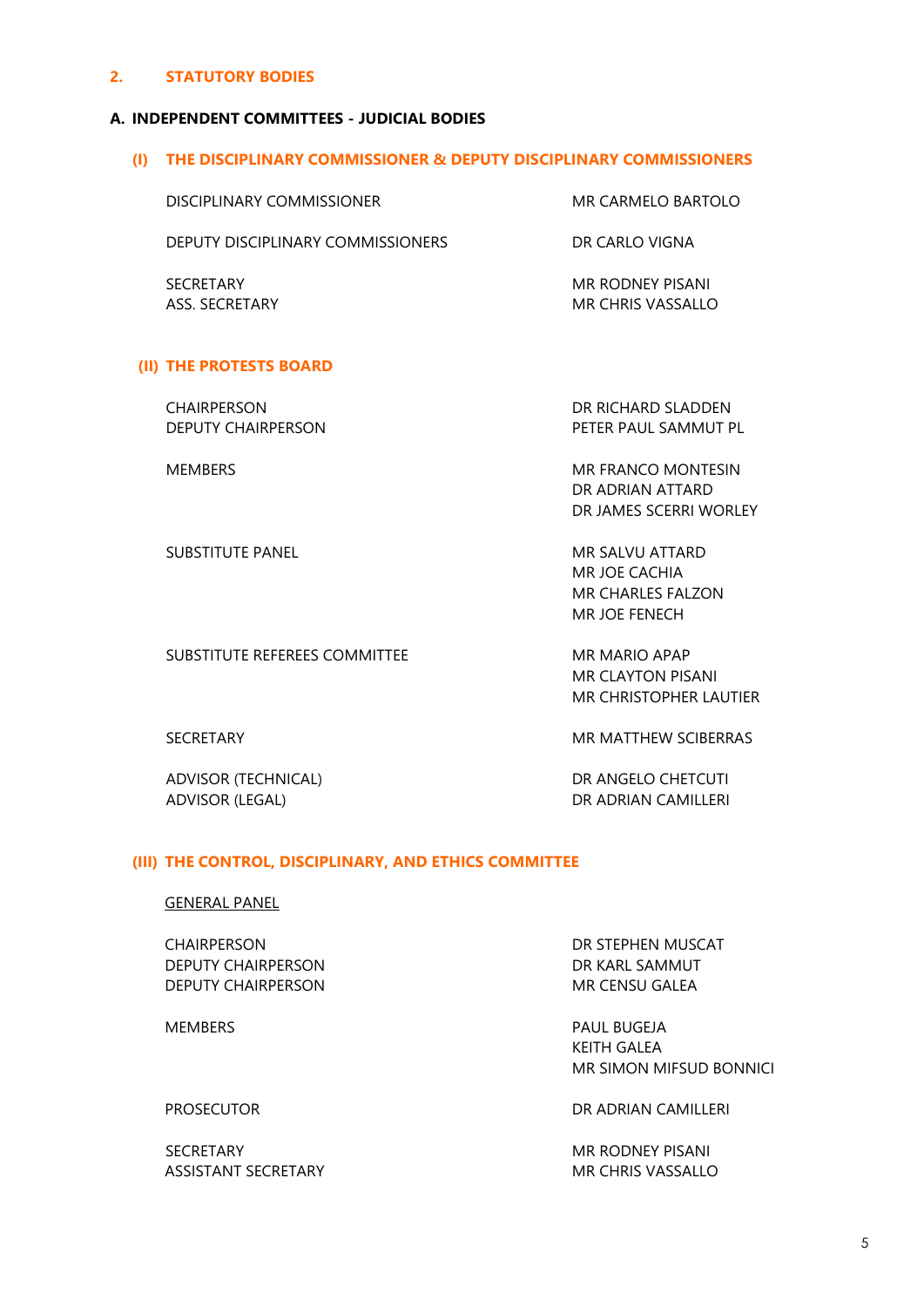ANTI-DOPING PANEL

DEPUTY CHAIRPERSON DEPUTY CHAIRPERSON

INTEGRITY PANEL

CHAIRPERSON DR STEPHEN MUSCAT DEPUTY CHAIRPERSON DEPUTY CHAIRPERSON

CHAIRPERSON DR STEPHEN MUSCAT

MEMBERS ISHMAEL DALLI DR DAVID CASSAR

SECRETARY DR NICKY MICALLEF

MEMBERS DR KARL SAMMUT MR REUBEN PORTANIER

SECRETARY DR NICKY MICALLEF

## PANEL FOR JUNIOR COMPETITIONS (U14, U15, U17)

CHAIRPERSON MR JOE MICALLEF

MEMBERS MEMBERS AND MEMBERS MEMBERS AND MEMBERS AND MEMBERS AND MEMBERS AND MEMBERS AND MEMBERS AND MEMBERS AND MEMBERS AND MEMBERS AND MEMBERS AND MEMBERS AND MEMBERS AND MEMBERS AND MEMBERS AND MEMBERS AND MEMBERS AND ME DR NICK DEBONO DR CELIA MIFSUD MR JOE PACE (FLO) MR JOE BORG

SECRETARY MR JOE MALLIA

### **(IV) THE COMPLAINTS BOARD**

| <b>CHAIRPERSON</b>                                                                      | DR ALDO VELLA                            |
|-----------------------------------------------------------------------------------------|------------------------------------------|
| DEPUTY CHAIRPERSON NOMINATED BY MEMBER CLUBS<br>DEPUTY CHAIRPERSON NOMINATED BY PLAYERS | DR VICTOR SCERRI<br>DR MARLON BORG       |
| NOMINATED BY MEMBER CLUBS                                                               | DR JAN STAFRACF<br>MR MARIO DEBONO       |
| NOMINATED BY THE PLAYERS' ASSOCIATION                                                   | MR MARTIN GREGORY<br>MR CHARLES POLIDANO |
| <b>SECRETARY</b>                                                                        | MR MARIO GAUCI                           |
| LEGAL ADVISOR                                                                           | DR ADRIAN CAMILLERI                      |

## **(V) THE APPEALS BOARD**

CHAIRPERSON DR RONALD CUSCHIERI MEMBERS – DEPUTY CHAIR MEMBERS – MR CHARLES DEGUARA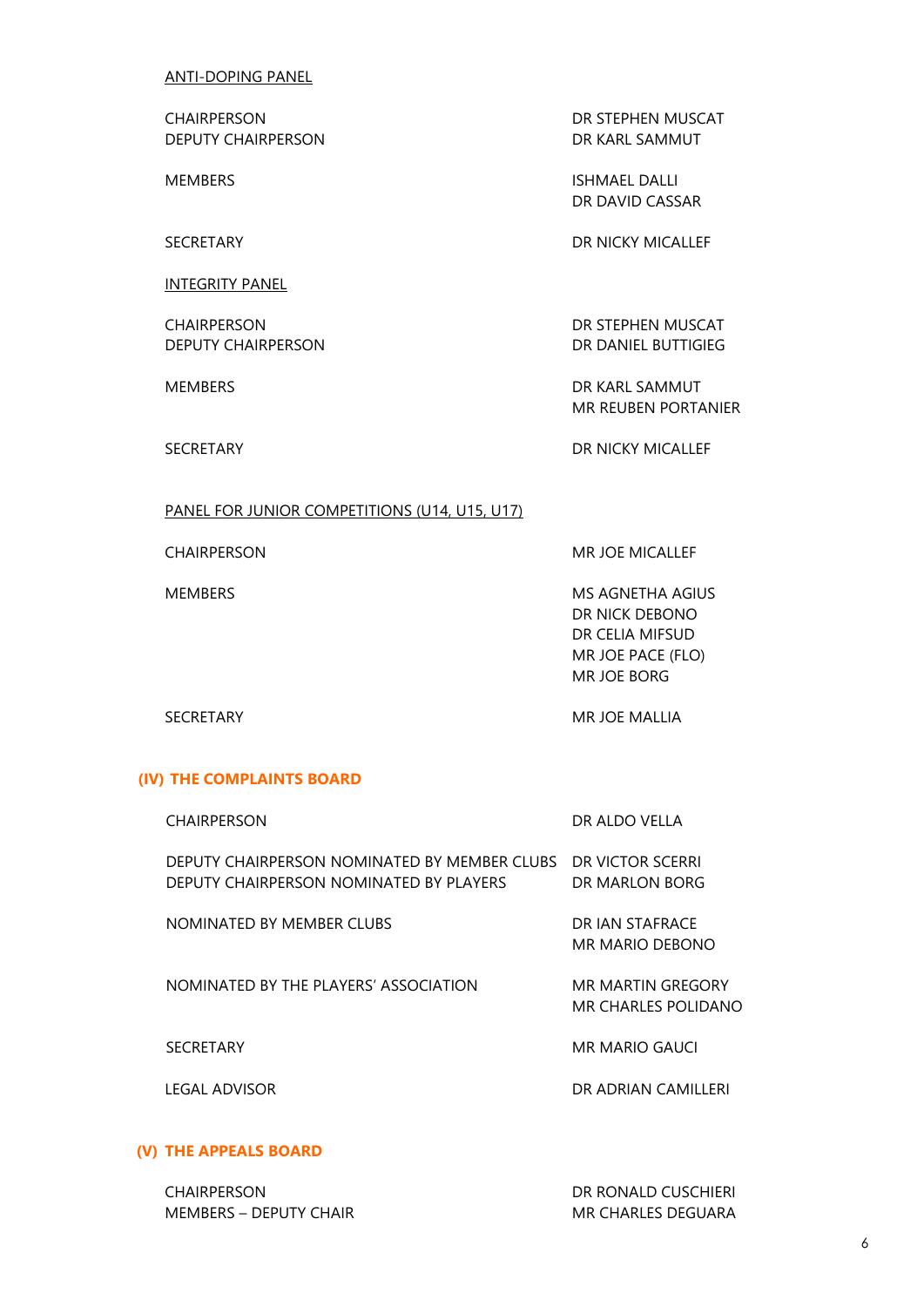MR NICK XUEREB

SUBSTITUTE PANEL **MR SAVIOUR BALDACCHINO** MR ANTHONY BORG MR SHAUN CAMILLERI DR ANDREW MASSA MR NEVILLE SCIBERRAS MR VICTOR SCICLUNA

MFA REPRESENTATIVE (DISCIPLINARY) DR ADRIAN CAMILLERI

SECRETARY MR JOE MALLIA

DEPUTY SECRETARY **MR DAMIAN CASSAR** 

## **APPEALS BOARD – DISPUTE PANEL**

NOMINATED BY CLUBS MR SHAUN CAMILLERI

CHAIRPERSON DR RONALD CUSCHIERI

MR CHARLES DEGUARA

NOMINATED BY THE PLAYERS' ASSOCIATION DR ABIGAIL GAUCI MR KEVIN POLIDANO

#### **(VI) MEMBER CLUBS LICENSING BOARD FOR THE CALENDAR YEARS 2022 & 2023**

CHAIRPERSON MR MARC SCALPELLO

FIRST DEPUTY CHAIRPERSON DR ANTOINE NAUDI LL. D. SECOND DEPUTY CHAIRPERSON MR CARMEL MIFSUD BORG

MEMBERS MEMBERS MEMBERS MEMBERS AND MEMBERS MEMBERS MEMBERS AND MEMBERS MEMBERS AND MEMBERS MEMBERS OF A SALE OF A SALE OF A SALE OF A SALE OF A SALE OF A SALE OF A SALE OF A SALE OF A SALE OF A SALE OF A SALE OF A SALE OF DR ADRIAN CUTAJAR MR ANTOINE DALLI MR RAY PACE MR JOE SAMMUT

LICENSING MANAGER MR MARIO GAUCI

DEPUTY SECRETARY **MS MARIA MIFSUD** 

SECRETARY **MR ETIENNE DEGUARA** 

## **UEFA MEMBER CLUBS LICENSING BOARD**

CHAIRPERSON MR MARC SCALPELLO FIRST CHAIRPERSON **EXECUTE IN THE SET OF ANTOINE NAUDI LL. D.** SECOND DEPUTY CHAIRPERSON MR CARMEL MIFSUD BORG

MEMBERS MEMBERS MEMBERS MEMBERS MEMBERS AND MEMBERS MEMBERS MEMBERS AND MEMBERS MEMBERS MEMBERS AND MEMBERS MEMBERS AND MEMBERS MEMBERS AND MEMBERS MEMBERS AND MEMBERS MEMBERS OF A MEMBERS OF A MEMBERS OF A MEMBERS OF A ME DR ADRIAN CUTAJAR MR ANTOINE DALLI MR RAY PACE MR JOE SAMMUT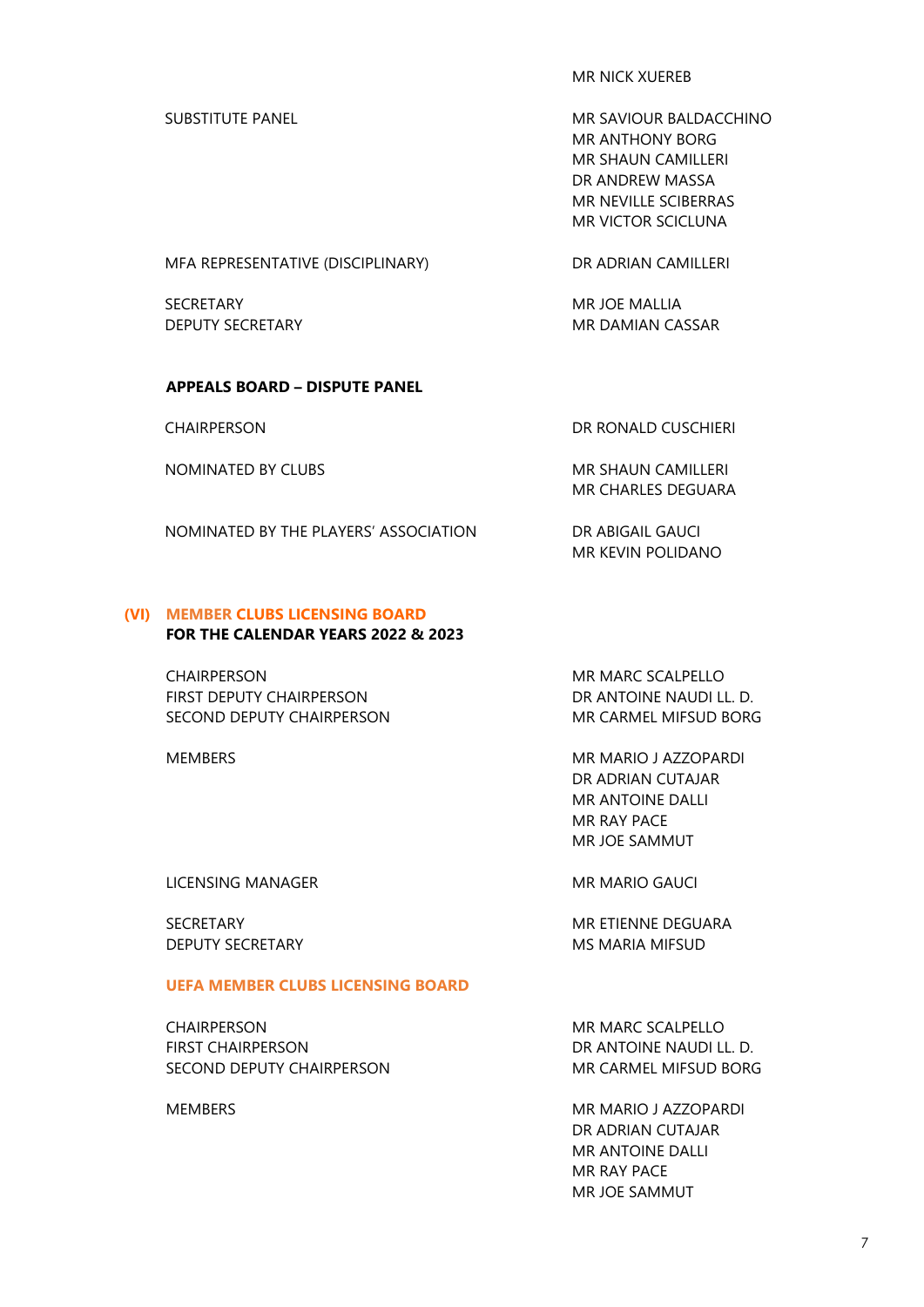LICENSING MANAGER MR MARIO GAUCI

DEPUTY SECRETARY **MS MARIA MIFSUD** 

SECRETARY **MR ETIENNE DEGUARA** 

**PANEL OF EXPERTS -** NOMINATED FOR THE CALENDAR YEAR 2023

UEFA CLUB LICENSING SYSTEM, LOCAL MANUAL & LICENSES DR MATTHEW PARIS SPORTING CRITERIA MARIA MR KURT FORMOSA PERSONNEL & ADMINISTRATION CRITERIA DR ANGELO CHETCUTI FINANCIAL CRITERIA MARIO ANNO 1999 NA SOCIAL ELLUL FALZON INFRASTRUCTURE CRITERIA MR LUDOVICO MICALLEF TECHNICAL CRITERIA MANGIA MELANGIA YOUTH DEVELOPMENT THE MANUSCRIPT OF THE MANUSCRIPT WAS MELTED ASSESSED. **SAFETY & SECURITY CRITERIA MAGE AND MR STEPHEN AZZOPARDI** REFEREEING CRITERIA MARIO SANT MARIO SANT

### **B. OTHER INDEPENDENT COMMITTEES**

## **(I) ETHICS AND COMPLIANCE COMMITTEE**

DEPUTY CHAIRPERSON DR DOMINIC MICALLEF

CHAIRPERSON MR STEFAN BUONTEMPO

MEMBERS MEMBERS MEMBERT AGIUS MR ANTONIO BRIGUGLIO MR JOE GALEA MR JOSEF MIFSUD

SECRETARY DR SAMAN BUGEJA

**(II) ELECTORAL COMMISSION**

### **NOMINATED FOR THE CALENDAR YEARS 2022 & 2023**

MEMBERS MEMBERS MEMBERS MEMBERS MEMBERS MR ADRIAN ATTARD MR JOE PACE (YFA) MR CHRIS SALIBA MS MIREILLE VELLA

LEGAL ADVISOR NOT. DR TIM ELLIS

SECRETARY DR ANGELO CHETCUTI<sup>(GS)</sup>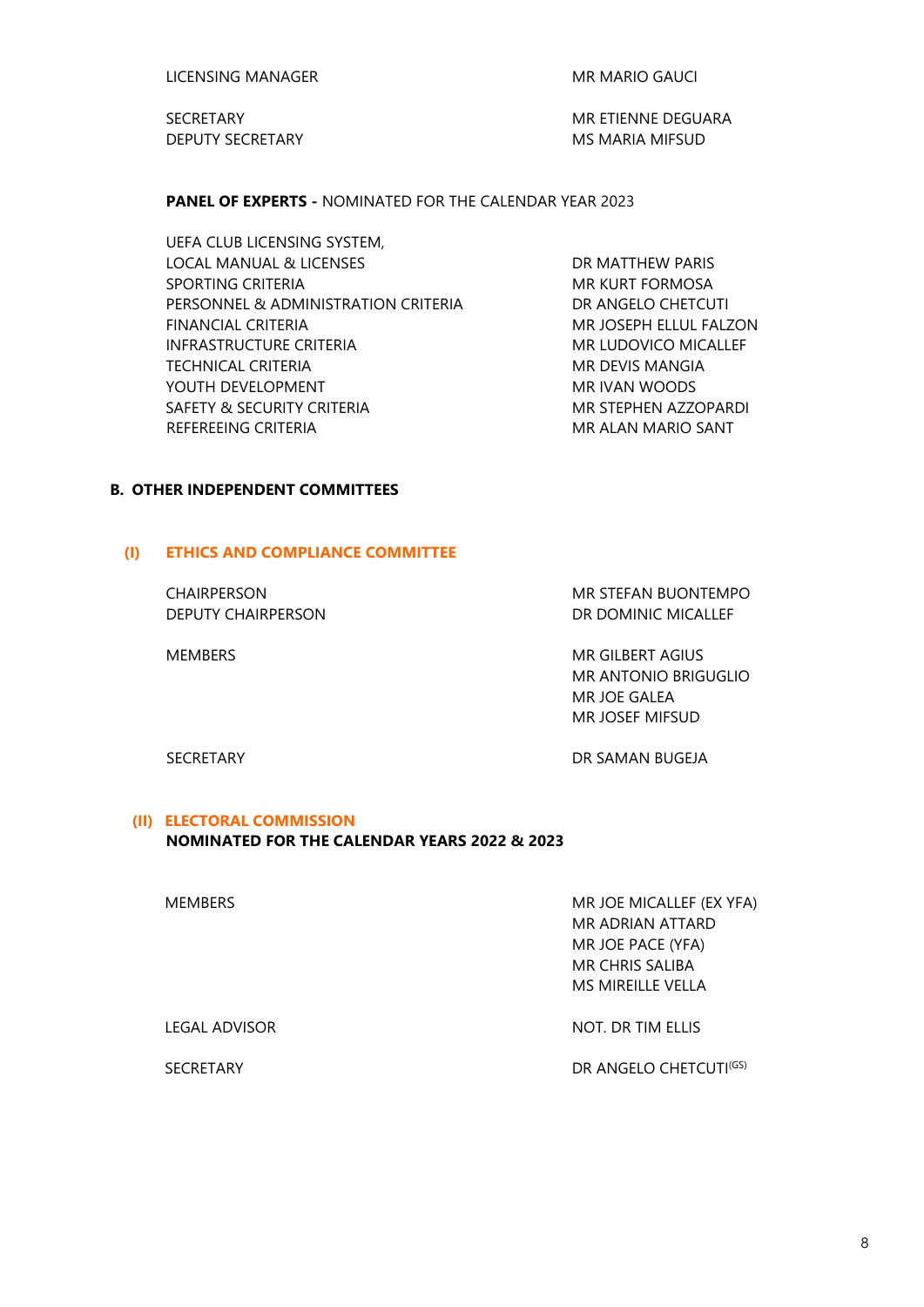## **C. PERMANENT COMMITTEES**

#### **(I) REFEREES' COMMITTEE**

DEPUTY CHAIRPERSON MR MARIO APAP

CHAIRPERSON MR ALAN MARIO SANT

MEMBERS MEMBERS MEMBERS MEMBERS AND THE SERIES OF THE MEMBERS MEMBERS MEMBERS AND THE MEMBERS OF THE MEMBERS OF THE MEMBERS OF THE MEMBERS OF THE MEMBERS OF THE MEMBERS OF THE MEMBERS OF THE MEMBERS OF THE MEMBERS OF THE M MR WILLIAM DEBATTISTA MR CHRISTOPHER LAUTIER MR CLAYTON PISANI

SECRETARY MR JOSEF MIFSUD

OBSERVER MR CHARLES AGIUS

## **(II) COMPETITIONS COMMITTEE**

CHAIRPERSON MR ADRIAN CASHA

MEMBERS - CLUBS MEMBERS - CLUBS MR KEITH PERRY MR ROBERT DINGLI MR JOSEPH XUEREB MR STEPHEN CALLEJA MR JOSEPH PISANI

#### SECRETARY MR IVAN VELLA

#### **(III) SOCIAL DIALOGUE COMMITTEE**

| <b>CHAIRPERSON</b>     | DR MATTHEW PARIS         |  |
|------------------------|--------------------------|--|
| <b>MEMBERS - CLUBS</b> | DR DUNCAN BORG MYATT     |  |
|                        | MR SAMUEL CUTAJAR        |  |
|                        | MR SILVIO GALEA          |  |
| - MFPA                 | MR ANTHONY GALEA         |  |
|                        | MR CARLO MAMO            |  |
|                        | MR KONRAD SULTANA        |  |
| - MFCA                 | MR LAWRENCE AQUILINA     |  |
|                        | <b>MR JOE MICALLEF</b>   |  |
|                        | MR KEVIN AQUILINA        |  |
| - MFRA                 | MR TRUSTIN FARRUGIA CANN |  |
|                        | MR ISHMAEL BARBARA       |  |
|                        | MR FYODOR ZAMMIT         |  |
| <b>SECRETARY</b>       | MR RODERICK VELLA        |  |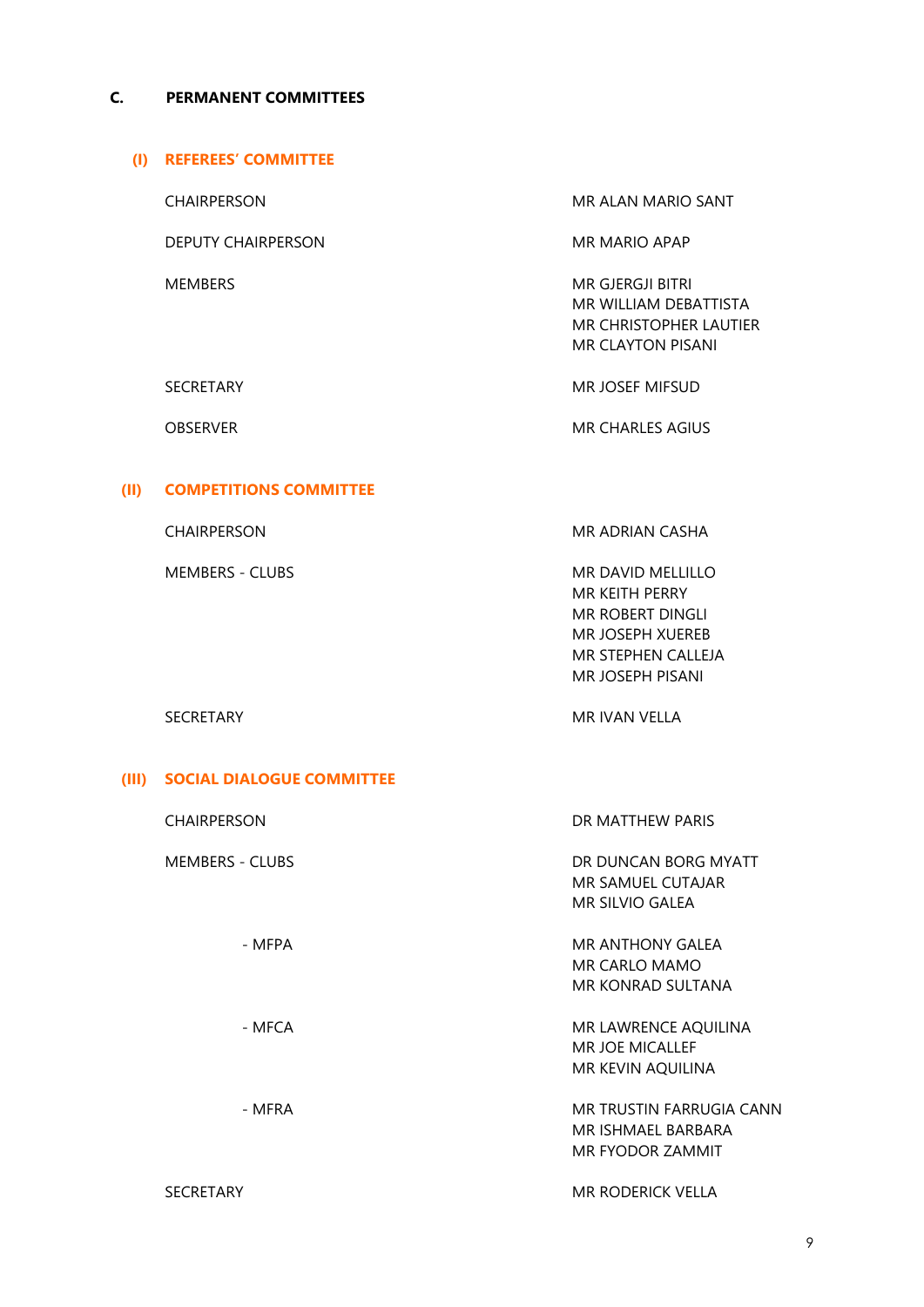#### **(IV) TECHNICAL AND DEVELOPMENT COMMITTEE**

CHAIRPERSON MR KURT FORMOSA

MEMBERS MEMBERS MEMBERS MEMBERS MR IVAN WOODS MR HERMAN BUGEJA MR ALESSANDRO ZINNARI

#### **(V) COMMITTEE FOR WOMEN'S FOOTBALL**

CHAIRPERSON MR PIERRE BRINCAT

MEMBERS MEMBERS MEMBERS MEMBERS AND MEMBERS MEMBERS MR KENNETH COSTANTINO MR PHILIP CIANTAR MS DANA FARRUGIA MS JOSIE CASSAR

SECRETARY MS DORITA AGIUS

### **(VI) FINANCE COMMITTEE**

MEMBERS – EXECUTIVE BOARD MR ROBERT CAMILLERI

EX UFFICIO - TREASURER MR IVAN MIZZI

CHAIRPERSON DR MATTHEW PARIS

MR STEFAN VELLA

- INDEPENDENT MR NEVILLE PULLICINO MR JOE GALEA

MR KURT LOPORTO

## **(VII) YOUTH, AMATEUR** *&* **GRASSROOTS COMMITTEE**

TECHNICAL DIRECTOR MR DEVIS MANGIA CHIEF OFFICER, FOOTBALL **MR KURT FORMOSA** TECHNICAL COORDINATOR MR ALESSANDRO ZINNARI HEAD, GRASSROOTS MR IVAN WOODS

CHAIRPERSON MR LUDOVICO MICALLEF

MEMBERS MEMBERS NEWSLET AND MEMBERS MEMBERS MR LARKIN BONNICI MR MICHAEL GALEA MR PAUL GALEA (GYFA)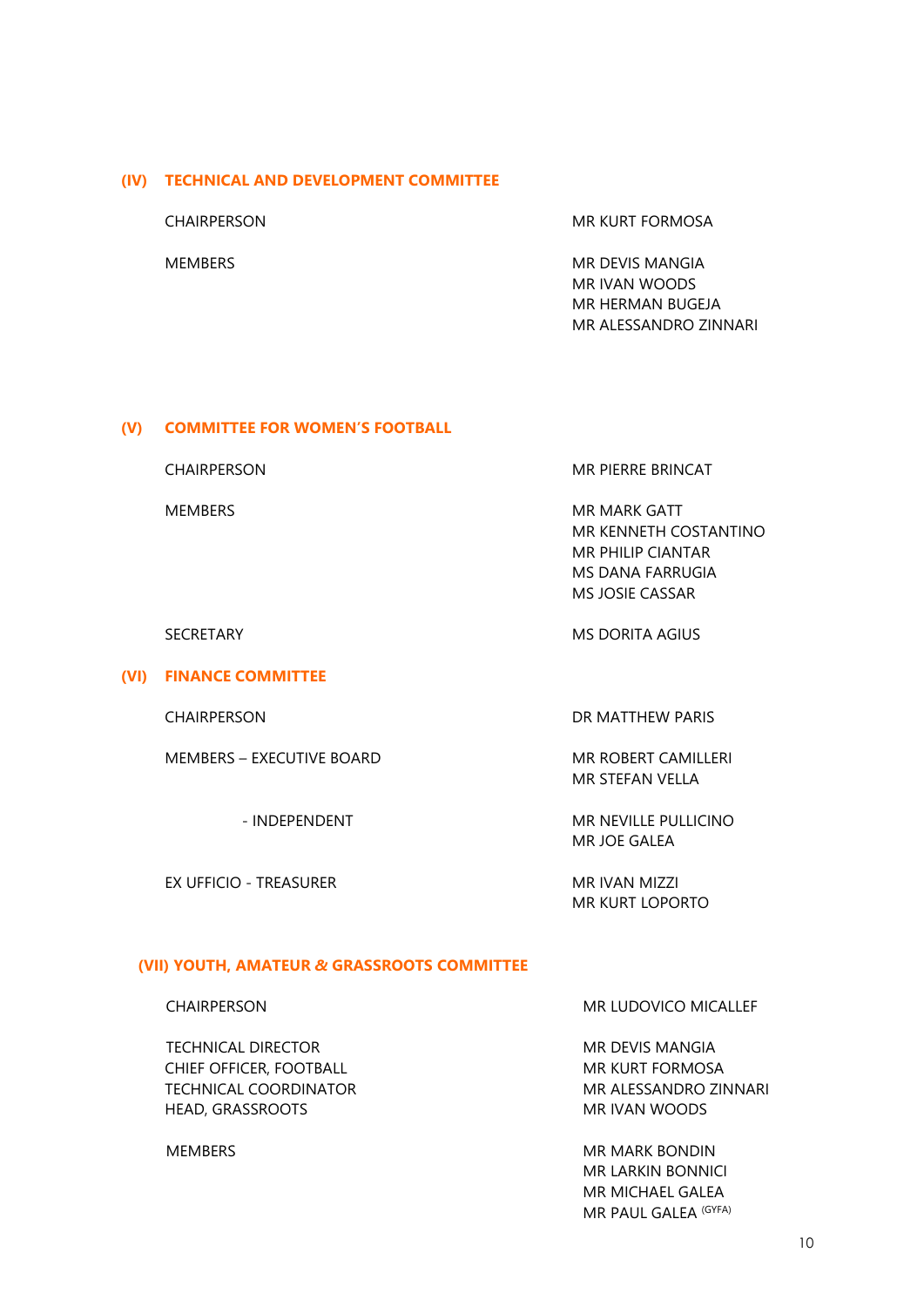MS STEPHANIE ROCCO<sup>(YFA)</sup> MR GARETH SCIBERRAS

#### **(VIII) BOARD OF INTERNAL AUDITORS**

SECRETARY MS DORITA AGIUS

CHAIRPERSON MR BRIAN FARRUGIA

MEMBERS MEMBERS MEMBERS MR GEORGE CINI

## **(IX) REFEREEING DISCIPLINARY PANEL**

MEMBERS - MFRA TBC

CHAIRPERSON MR ROBERTO BUONTEMPO

- MFA MR GEORGE BETTS

SECRETARY **MS ELAINE BONNICI** 

### **3. COMMITTEES ESTABLISHED IN ACCORDANCE WITH THE REGULATIONS**

#### **(I) THE MEMBERS STATUS COMMITTEE**

CHAIRPERSON DR ANGELO CHETCUTI DEPUTY CHAIRPERSON MR IVAN MIZZI

MEMBER MEMBER MEMBER MEMBER MEMBER MEMBER MEMBER MEMBER MEMBER MEMBER MEMBER MEMBER MEMBER MEMBER MEMBER MEMBER MEMBER MEMBER MEMBER MEMBER MEMBER MEMBER MEMBER MEMBER MEMBER MEMBER MEMBER MEMBER MEMBER MEMBER MEMBER MEMBE MR FRANS MUSCAT MR JOE FENECH MR JOE SAMMUT MR SUNNY SCERRI

#### **(II) COACHES LICENSING COMMITTEE**

EX-UFFICIO MEMBERS: TECHNICAL **MR DEVIS MANGIA** 

SECRETARY MR JOE MALLIA

SECRETARY **MR RODNEY PISANI** 

CHAIRPERSON MR LUDOVICO MICALLEF DEPUTY CHAIRPERSON MR LAWRENCE AQUILINA (MFCA)

MR HERMAN BUGEJA

MEMBERS MR ALESSANDRO ZINNARI MR HUGH CARUANA MR JOE MICALLEF (MFCA) MR KEVIN AQUILINA (MFCA)

ASSISTANT SECRETARY MR FABRIZIO ATTANZIO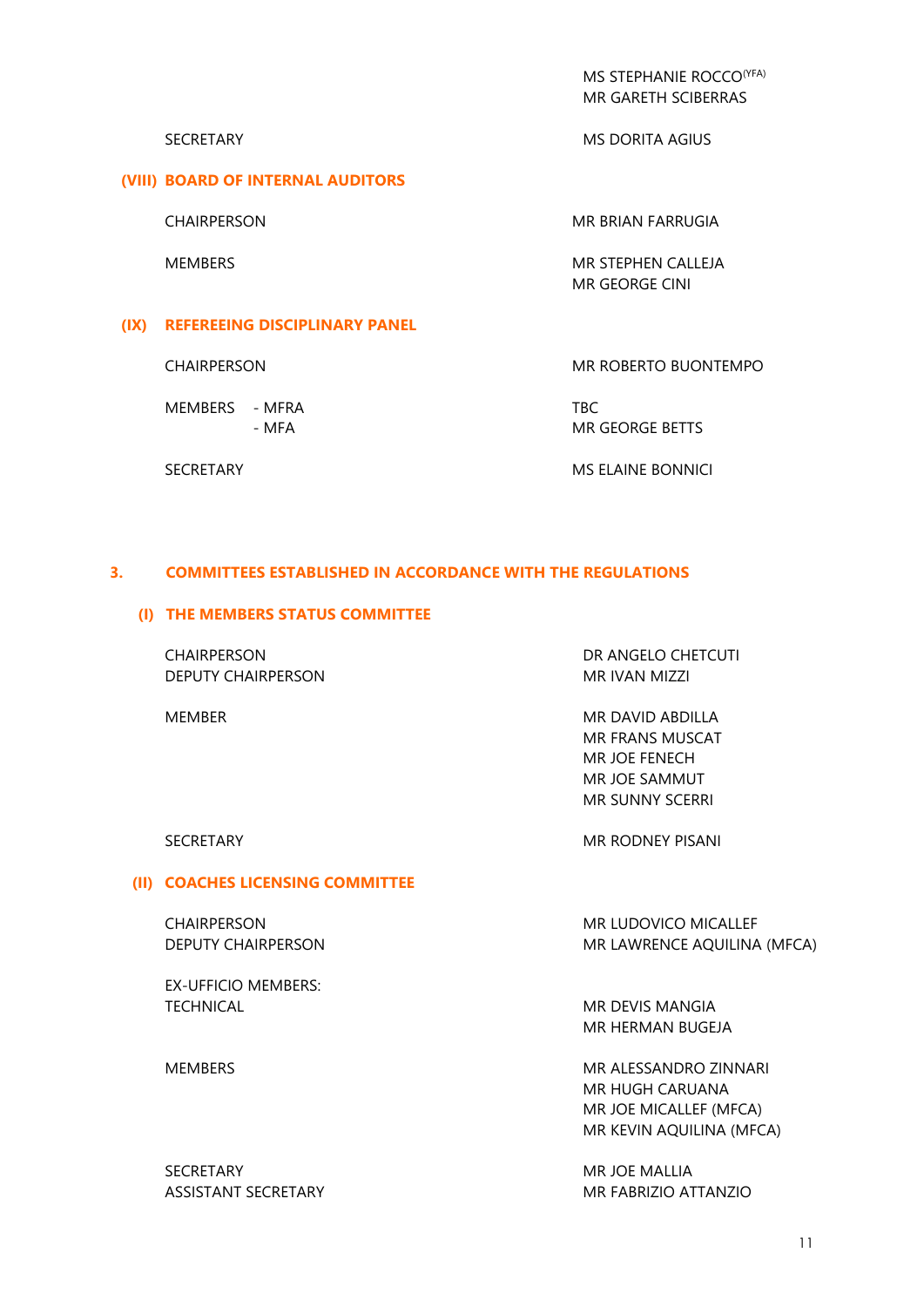### **(III) THE MEDICAL COMMITTEE**

CHAIRPERSON DR KIRILL MICALLEF STAFRACE MEMBERS DR MARK ABELA DR MASSIMO ABELA DR JORDAN CAMILLERI DR BRANDON CARUANA MONTALTO DR DANIEL MCKEAN DR MATTHEW PSAILA SECRETARY MS ELAINE BONNICI

## **(IV) MEDICAL POLICY COMMITTEE**

CHAIRPERSON MR ADRIAN CASHA

MEMBERS MR STEPHEN AZZOPARDI MR VINCE GALEA MR CLAUDIO MARTINELLI DR DANIEL MCKEAN DR KIRILL MICALLEF STAFRACE

SECRETARY **MR ETIENNE DEGUARA** 

## **4. AD-HOC COMMITTEES**

#### **(I) FOOTBALL SOCIAL RESPONSIBILITY COMMITTEE**

| <b>CHAIRPERSON</b><br><b>FIRST VICE-CHAIRPERSON</b><br>VICE-CHAIRPERSON | DR GEORGE ABELA<br>MR NORMAN DARMANIN DEMAJO<br>FR HILARY TAGLIAFERRO                                |  |
|-------------------------------------------------------------------------|------------------------------------------------------------------------------------------------------|--|
| <b>MEMBERS</b>                                                          | DR ANGELO CHETCUTI<br>MR JOE CASSAR<br>MR JOSEPH GAUCI (OP)<br>MR PETER BUSUTTIL<br>MR NORMAN SALIBA |  |
| <b>TREASURER</b>                                                        | MR IVAN MIZZI                                                                                        |  |
| <b>SECRETARY</b>                                                        | MR KURT LOPORTO                                                                                      |  |

## **(II) SAFETY & SECURITY COMMITTEE**

CHAIRPERSON MR MARK BORG

MEMBERS MEMBERS MEMBERS MEMBERS AND MEMBERS MEMBERS MEMBERS AND MEMBERS MEMBERS AND MEMBERS MEMBERS AND MEMBERS MEMBERS AND MEMBERS AND MEMBERS AND MEMBERS AND MEMBERS AND MEMBERS AND MEMBERS AND MEMBERS AND MEMBERS AND ME MR EMANUEL CASSAR MR MARIO CAMILLERI MR EAMON BUGEJA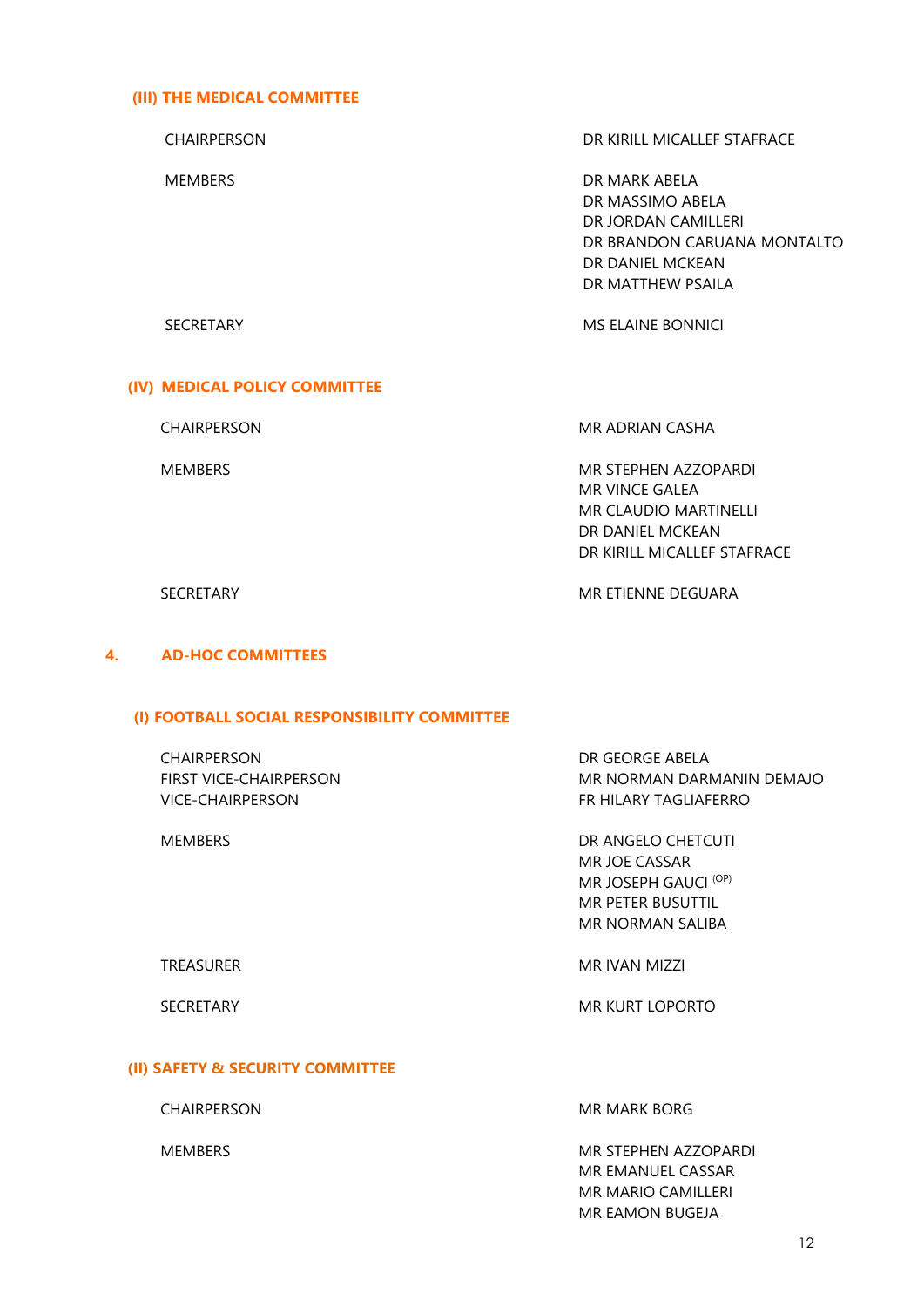MR JOSIE LICARI MR JEAN PIERRE MIFSUD MR NATHANAEL FALZON

MFA REPRESENTATIVE MESSENTATIVE MR LUDOVICO MICALLEF

SECRETARY MSTANYA GRAVINA

#### **(III) FUTSAL AND BEACHSOCCER COMMITTEE**

DEPUTY CHAIRPERSON ME MARK BORG

MFA HEAD, FUTSAL & BEACHSOCCER MR MARK MARLOW

MFA REPRESENTATIVE **Example 20 and 20 and 20 and 20 and 20 and 20 and 20 and 20 and 20 and 20 and 20 and 20 and 20 and 20 and 20 and 20 and 20 and 20 and 20 and 20 and 20 and 20 and 20 and 20 and 20 and 20 and 20 and 20 an** 

### **(IV) SAFEGUARDING BOARD**

CHAIRPERSON MR PIO VASSALLO

MEMBERS MEMBERS AND THE SERVICE OF THE MANUSCRIPT OF THE MEMBERS OF THE MANUSCRIPT OF THE MANUSCRIPT OF THE MANUSCRIPT OF THE MANUSCRIPT OF THE MANUSCRIPT OF THE MANUSCRIPT OF THE MANUSCRIPT OF THE MANUSCRIPT OF THE MANUSC MR MARK GAUCI

SECRETARY **SECRETARY SECRETARY** 

#### CHAIRPERSON MR ANDREW AZZOPARDI

SECRETARY MS DORITA AGIUS

MEMBERS **MEMBERS** MEMBERS **MEMBERS** MEMBERI MR ANDREW FIORINI LOWELL DR ADELE MUSCAT HERMAN BUGEJA MARIA MIFSUD

LEGAL ADVISOR DR NICOLE BRIFFA

#### **(V) LICENSING REFORM COMMITTEE**

## CHAIRPERSON DR PETER FENECH

MEMBERS MEMBERS MEMBERS MEMBERS MR CLINTON BUHAGIAR MR THOMAS PARIS MR JOE MICALLEF MR CHRIS SANT MR JONATHAN MAGRI OVEREND

MFA REPRESENTATIVE **Example 20 and 20 and 20 and 20 and 20 and 20 and 20 and 20 and 20 and 20 and 20 and 20 and 20 and 20 and 20 and 20 and 20 and 20 and 20 and 20 and 20 and 20 and 20 and 20 and 20 and 20 and 20 and 20 an** 

SECRETARY **MARIA MIFSUD**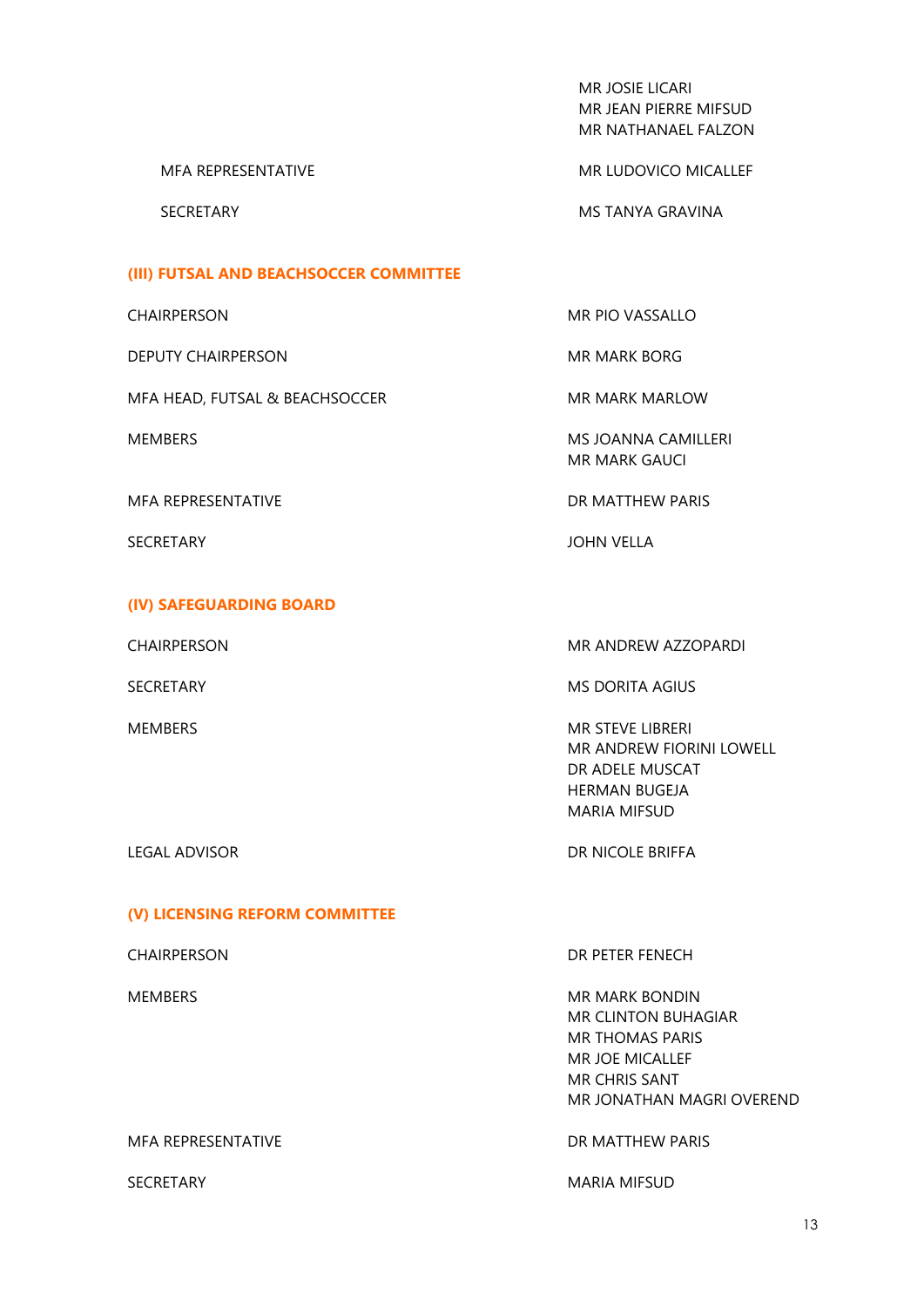# **(VI) ANTI-MONEY LAUNDERING ADVISORY BOARD**

CHAIRPERSON DR CORY GREENLAND

MEMBERS DR MICHAEL CALLEJA MR BRIAN FARRUGIA DR IAN MICALLEF DR DIRK URPANI

MFA REPRESENTATIVE **EXECUTE IN THE SERVICE SERVICE SERVICE SERVICE** DR MATTHEW PARIS